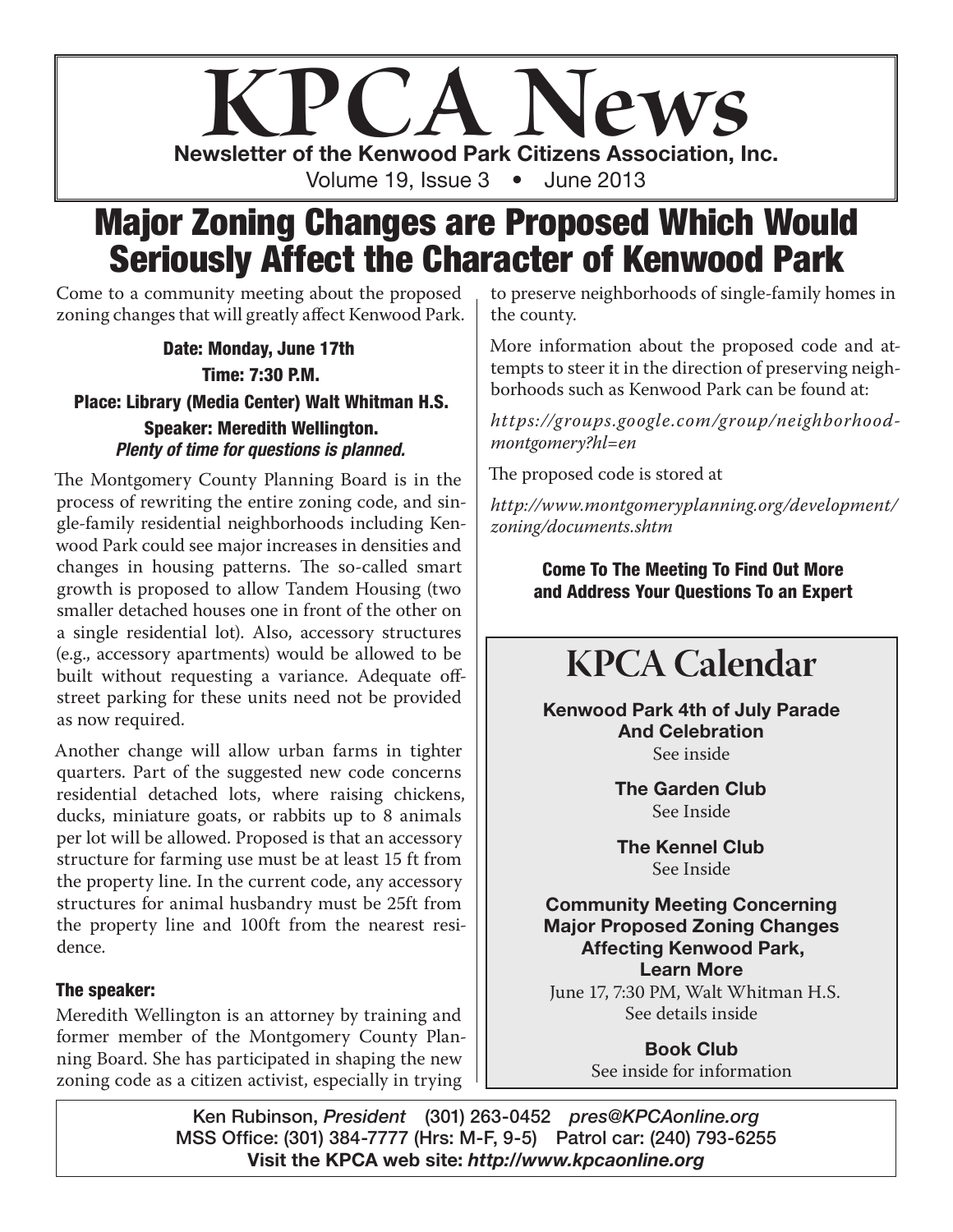# $\mathbb{W}$  (0) (0) for  $\mathbb{P}$  and independence day ADE AND CERLEBRATION Our community celebrates with A Bike Parade led by Local Firefighters! Games and Treats! Thursday, July 4 on Millwood Court 10:00 a.m. – Noon Please RSVP to: Katherine Kerxton (kkerxton@gmail.com) Like to volunteer? Please contact Katherine Save The Date of the Date Sa June Date The Date of the Date of the Date of the Date of the Theory

### A Note From the Bethesda District Police Commander

Although not reflected in the April numbers, we have seen an increase in residential burglaries in the month of May. Many of these burglaries are occurring during daytime hours and they are taking high-end jewelry. In at least one case, power has been cut to the house prior to making entry. Please be alert for suspicious people and cars in your neighborhoods and report it to police non-emergency at 301-279-8000 or 911 if you actually observe a crime in progress. If you wish to schedule a free home security survey, please call the 2nd District at 301-652-9200 and you will be referred to a community services officer. Lock your doors even if you are just leaving the house for a short period of time.

Although thefts from autos remain relatively unchanged from last year, the number of people leaving their cars unlocked is decreasing. Approximately 50% of the thefts last month were from unlocked cars, which are down from last year's average of almost 70%. Remember to lock your cars every night even if they are parked in your driveway. Remove all valuables and anything that looks like it might contain a valuable, such as a laptop bag. These thieves prey on softer targets and do not like to use force as it makes noise and attracts attention.

> **Stay safe!** *Captain David Falcinelli*

## Looking for a responsible boy in the neighborhood to:



Cut your grass while you're away **Water your plants while you're on vacation.** 

**Take care of your pets and house** while you're on vacation.

**Move heavy objects** 

**Call Chris Fowler**  $$ 

who lives on Marbury Road@ 301-455-8187 **\*Take care of your pets, house while**  on marpury **koad@** 301-4

Email: chris.fowler419@gmail.com **\*Move heavy objects** 

References available upon request **CALL CONSUMER SHOWLER WHO CONSUMER Road@ 301-455-8187**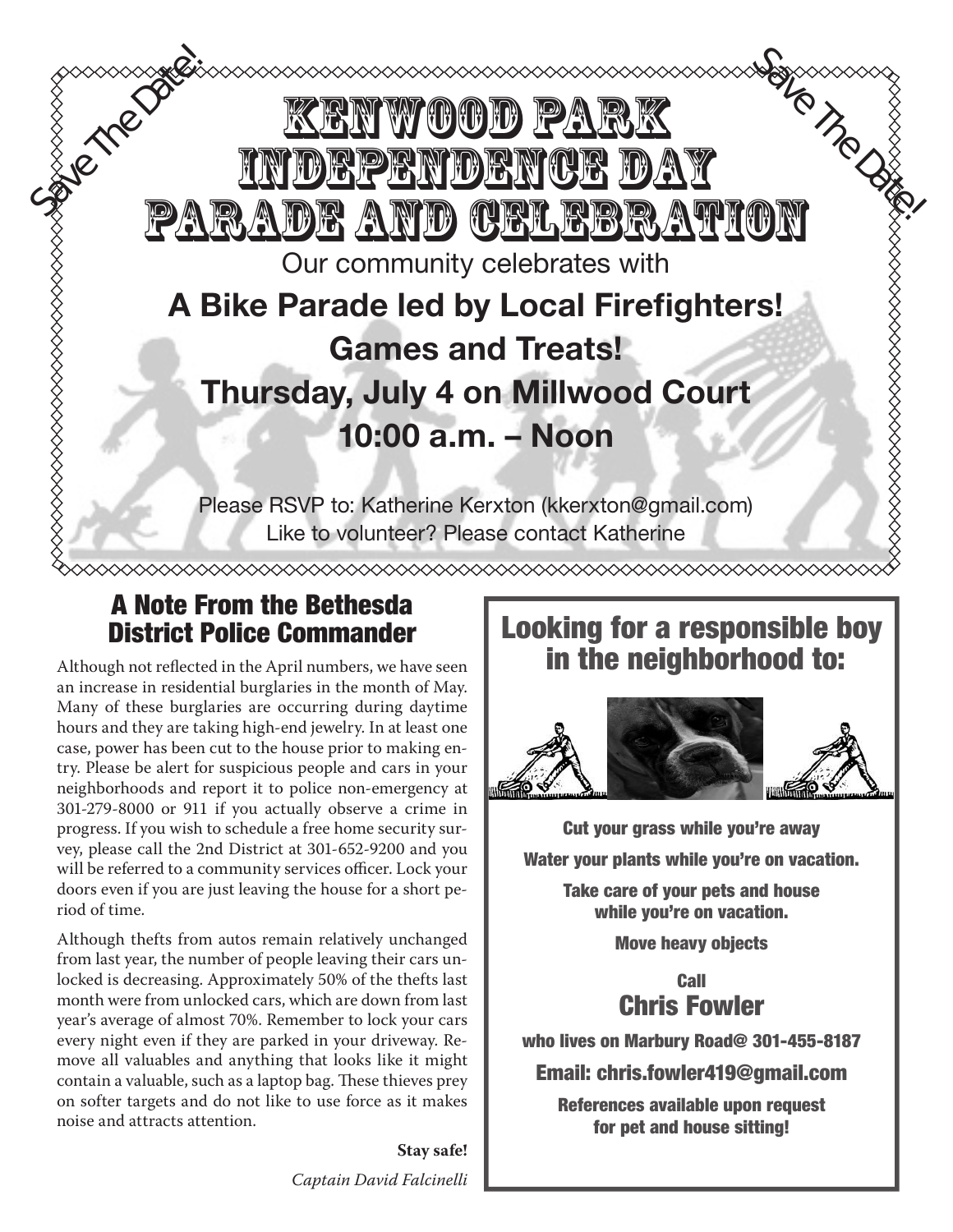# **Kenwood Park Citizens Association**

On behalf of the Kenwood Park community, the KPCA board would like to thank all the members of our community who have joined the KPCA in the past. Please renew your membership today. We urge others, including those who rent their homes and those who live in embassy homes, to begin their subscriptions this year. Your memberships fund the KPCA Newsletter, the neighborhood beautification activities, our website www.kpcaonline.org, the children=s Halloween party, the 4th of July parade, the Garden Club, the Book Club, the Kennel Club, and the Bridge Club as well as the potluck dinners. The KPCA also is a collective voice for our neighborhood with the county government on issues of concern as well as connecting with other citizens organizations in Montgomery County. Among the areas of concern now are the proposed new zoning laws and the Bradley Blvd. bikeway.

In addition to the regular membership, we encourage everyone in the community to include contributing to the security patrol. The additional fee is modest, and its presence benefits our whole neighborhood. Do not rely on others to carry your share.

- $\checkmark$  Our security patrol is present daily throughout the year.
- $\checkmark$  Upon advance notification of a vacation, the security officer will check a contributer's home multiple times daily at various times and will keep alternative phone numbers to contact you or a neighbor if necessary. They will place newspapers and packages out of view.
- $\checkmark$  If you have an alarm system, the alarm company can call the patrol if there is no response at the residence. The patrol can check the house and call the county police. When the county police is the secondary responder, false alarms are prevented. (The county imposes a charge beginning with a 2nd false alarm.) Again, this service is for contributers only.

#### Please renew your membership today (or join for the first time).

*July 1, 2013, to June 30, 2014*

|  |  |  |  |  | □ Security patrol contribution and KPCA membership together: \$338. |
|--|--|--|--|--|---------------------------------------------------------------------|
|--|--|--|--|--|---------------------------------------------------------------------|

 $\Box$  KPCA membership only: \$100.

Last Name: example and the First Name

Spouse's (or signifcant other) Name: First\_\_\_\_\_\_\_\_\_\_\_\_\_\_\_\_\_\_ Last (if different)\_\_\_\_\_\_\_\_\_\_\_\_\_\_\_\_

Street Address\_\_\_\_\_\_\_\_\_\_\_\_\_\_\_\_\_\_\_\_\_\_\_\_\_\_\_\_\_\_\_\_ Home Phone (\_\_\_\_)\_\_\_\_\_-\_\_\_\_\_\_\_\_\_\_

Please make checks out to KPCA (or to the Kenwood Park Citizens Association)

Please mail to: Austin King KPCA Treasurer 6604 Millwood Rd.

Bethesda, MD 20817 Questions?: pres@kpcaonline.org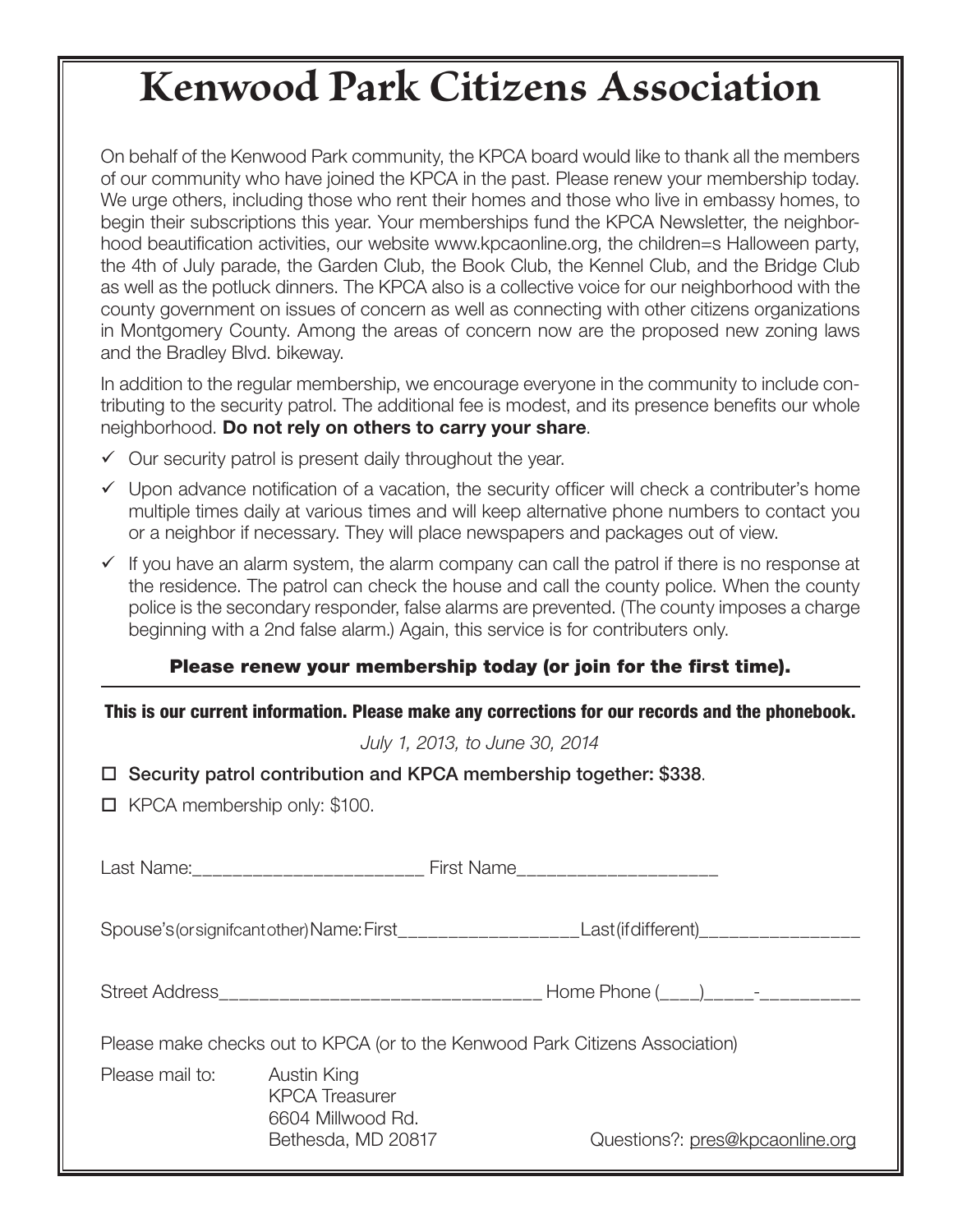# *The Real Estate World* **Inventory Low—Rates Rise**

The market continues to be vibrant. In Montgomery County all the statistics are up, except for the number of days on the market and the number of active listings which are down approximately 31.5% and 28.9% respectively from this time last year. And we are often seeing more than one offer on well priced homes in good condition.

Mortgage rates are creeping up however. Jumbo mortgages, which are those over \$625,500 are running around 4% for a 30 year fixed. For a mortgage between \$417,001 and \$625,499 the 30 year fixed is actually higher, at 4.125%. And below \$417,001, the 30 year fixed is between 3.75 and 3.875%. These rates are still considered excellent historically. Many of us can remember the days when a good rate was 9%! And some of us remember when they shot up to 17%! So everything must be seen in historical context.

What that means for buyers is that they may qualify for a smaller mortgage than two weeks ago so they the purchase price of a home would have to be less. For sellers that means fewer buyers will be able to afford their home. Rising rates tend to push prices down.

There is one very significant issue that could affect home values in the county. The new zoning proposal is attempting to urbanize the county with increased density, and, contrarily, to ruralize it by allowing for up to 8 barnyard animals on a property. Increased development, with less parking is on the books, as is a loosening of zoning restrictions in the neighborhoods. Some of these changes have the potential to affect Kenwood Park. It is imperative that residents voice their opinions about these proposed changes, whatever those opinions are, so that whatever changes are made, they are in keeping with the desires of the residents of the county.

I had one query from a seller who was concerned when he called the recorder of deeds office three days following closing and they didn't have a record of the sale of his house. He was concerned that the buyer had exercised "the three day right of recission" ability. First of all, there is no right of recission on a purchase. That applies to a refinance. And second, the recorder of deeds office is far behind in their record keeping. As long as the settlement company has turned in the sale and has the receipt, which they generally do on the day or closing or first business day thereafter, the sale is finished. Generally, however, the seller has the proceeds from the sale even before that!

Kenwood Park continues to have limited sales and rental activity. Since January only 6 houses have been listed for sale in the multiple list service. All but one went under contract in less than 2 weeks and that one in 45 days. Three homes have been listed for rent and two remain available.

> *Contributed by Linda Chaletzky lchaletzky@eversco.com*

\*Statistics are taken from the Metropolitan Regional Information System for three areas: Washington, D.C., Montgomery County, Maryland, and Fairfax County, Arlington, Alexandria, and Falls Church in Virginia.

# Yippee for Yappy Hour



Kennel Club

The rain held off, and Kenwood Park's first Yappy Hour, a get-together for neighborhood dogs and their families, held on Sunday June 2nd, was a rousing success. Over 19 dogs of all sizes attended, representing Durbin, Clearwood, Lenox, Marbury and Radnor Roads and Granby, Winslow and Midhill Streets. Colleen Brennan [Theo and Buddy] graciously hosted the event in her spacious backyard on Granby Street.

Yappy Hour was conceived and organized by Neda Arsanjani [Moca], who founded the KP Kennel Club. In light of the interest shown by KP residents for a dog get-together, Neda says the June 2nd event is

the first of many Yappy Hours to come. Anyone willing to host or help with the next party should contact Neda [kpkennel@kpcaonline.org].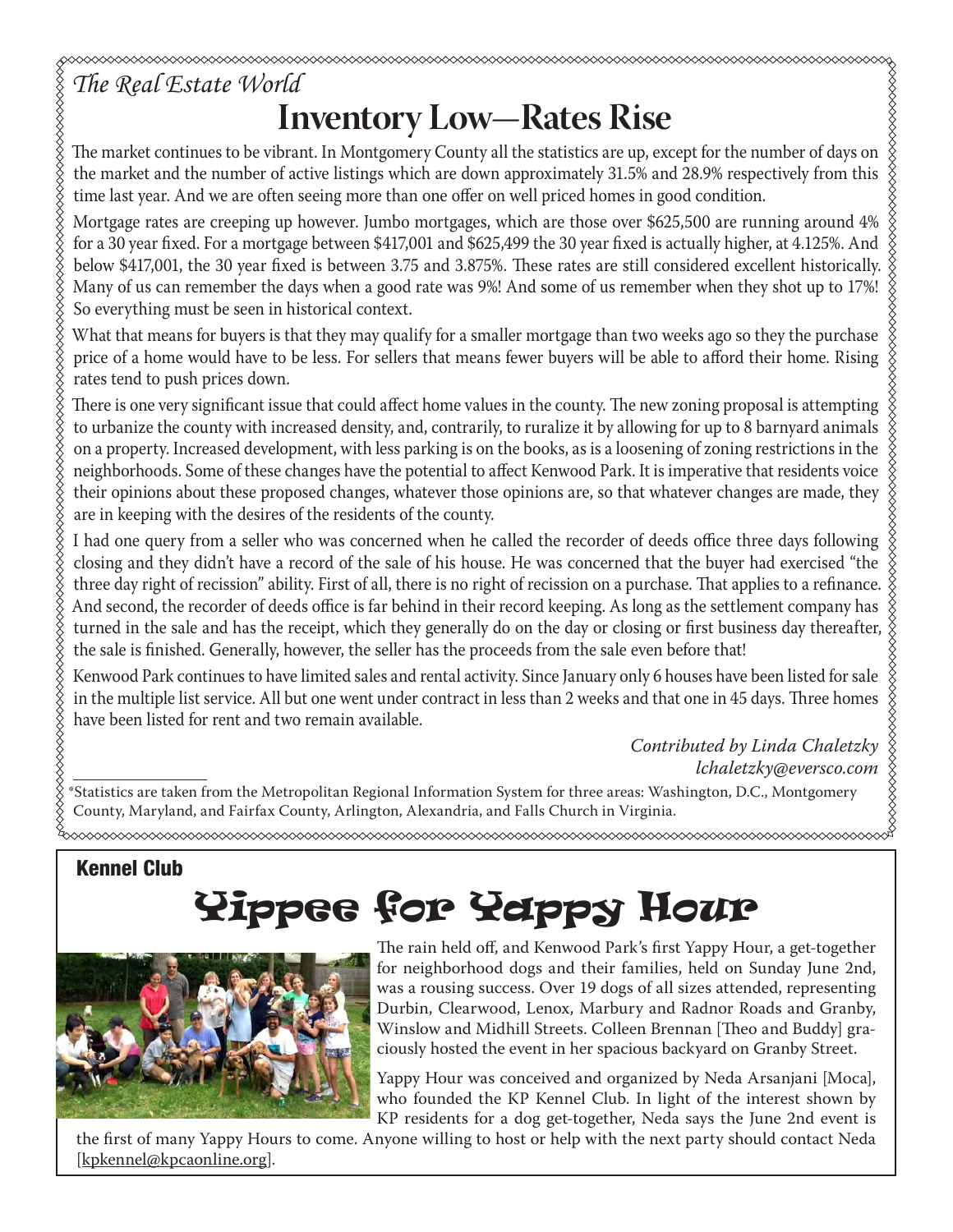# KPCA GARDEN CLUB



The May 4th Plant Swap was a great success; A good time was had by all. Many plants and gardening tips changed hands and the Children's Lemonade Stand and Bake sale raised \$200.00 to kickoff the expansion effort for the neighborhood garden on the Durbin Triangle in the Fall.

A beautiful landscape design plan, generously contributed by Shannon Russell and Terese Bernstein of A New Leaf Garden and & Restoration provided a vision for a neighborhood garden on the triangle that will use many native, low maintenance plants and possibly incorporate a bench and Kenwood Park Sign. A planting party to begin stage one of the garden will be held in the fall (Date to be Announced).

Special thanks to Stephen Miller and Katherine Kerxton for organizing the stand and the many parents and children that contributed baked goods, time and smiles.

If you have questions, comments or wish to be added to our email list. Please contact Sinaly Roy at 301-229-3459 or Sinalymroy@gmail.com.



**Save time and money from a trusted home improvement contractor. Find out how much you can save!**

**ServiceAGroup.com will match you with highly qualified Pros, all local and highly recommended by your neighbors and friends. Meet our verified contractors for free estimates. Save even more if you join in with others doing similar projects.**

- **Go to ServiceAGroup.com**
- **Register or Request a Quote**
- **Find contractors working on projects nearby**
- **Get unbeatable savings from reliable, local and top quality service professionals**
- **Try it today..It's Free!**



# Email Notifications

The KPCA is now sending out neighborhood information by email about four times a year and also if there is a warning needed about safety issues in the neighborhood. These include if a theft occurs, the presence of aggressive solicitations being made house to house, and if a child has been made uncomfortable by interaction with a stranger in the area.

Since all our neighbors do not have email or are not registered, we ask that the safety information be relayed by those who do receive the messages to their unconnected neighbors. If you wish to join in and have messages delivered to you, we encourage you to join our website. Logon to: *www.kpcaonline.org*..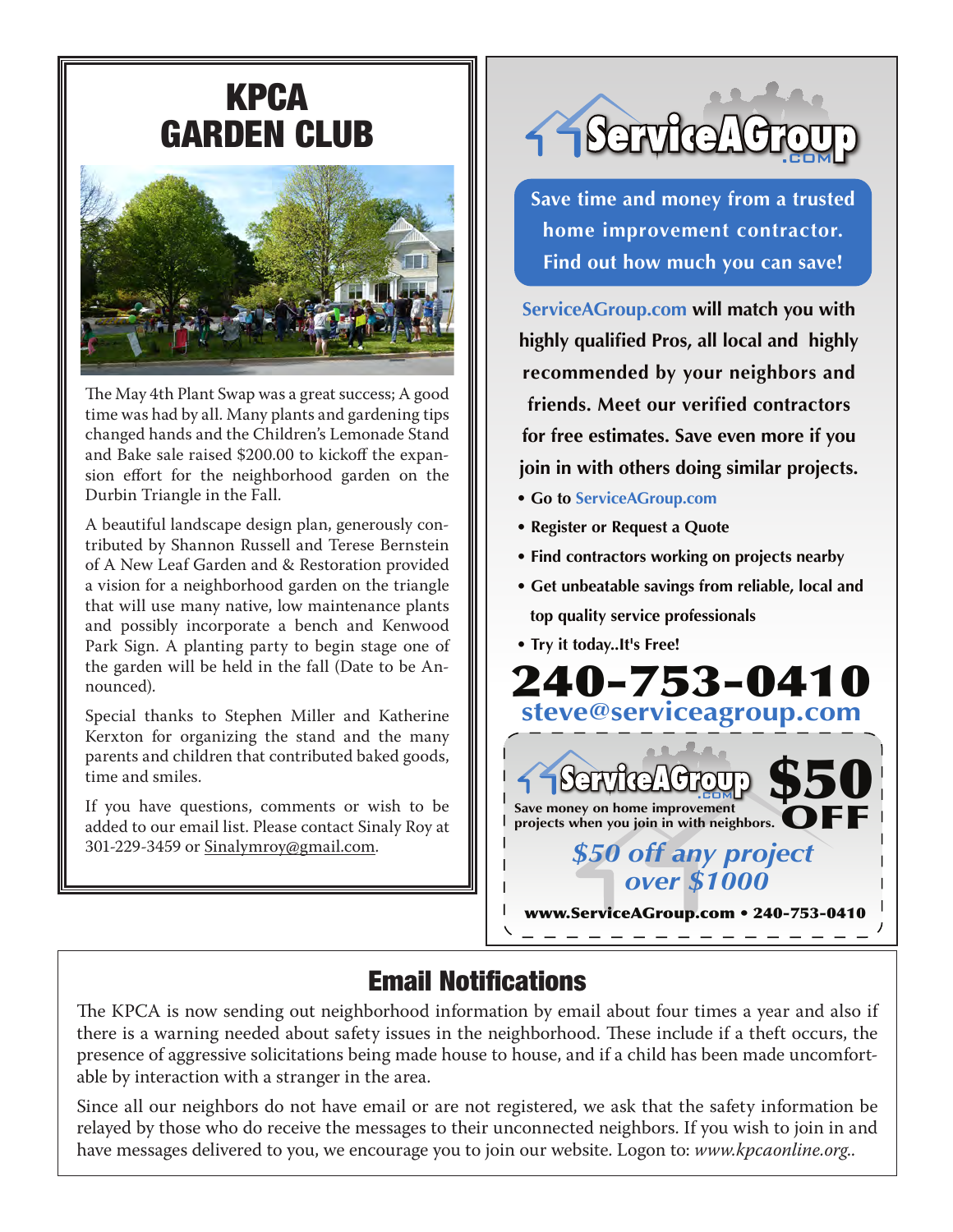#### Crime Reports Online County residents can now track crime reports online, **A Tale about our Tree**

#### by Hannah Elson. Small icons representing types of crime appears on a Google map. Users can  $\mathbb{R}$

One May morning we found our 30 foot high Golden Rain tree had been blown over by the wind and was toppled over into Lenox Road. Since the tree had been planted by Montgomery County, we phoned 311 to report the downed tree in the street. I told them it was not an emergency, since cars could still get around it. To our amazement, a County truck arrived in about an hour. By the end of another hour, the tree was ground to chips which were hauled away. One of the County workers pointed out that the tree was weak because it had only one good root growing out, because the original mesh and rope had not been removed from the root ball when the tree was planted about 5 years ago by a contractor to the County. The Washington Post had an item about this problem in their Metro section.

Montgomery County's Department of Transportation's Division of Highway Services maintains the trees in the County right of way (about 15 feet on either side of the street). They are responsible for pruning, insect and disease control, planting, root cutting, and tree removal.

We called to find out about getting the stump ground out. Previously, we had quick service removing our dead This year, however, they said they are short on funds and staff. It would be a three year wait for stump removal. Should we choose to remove the stump ourselves, it would then be a two year wait before they could plant a h county Police spokesperson in  $\mathbb{R}^n$  and an-Kwanzan cherry tree and planting the Golden Rain tree. new tree.

The County has a list of trees on their web site that they will plant:  $\blacksquare$ 

http://www6.montgomerycountymd.gov/hwytmpl. asp?url=/content/dot/highway/tree.asp

**Bridge** Their list doesn't include the Kwanzan cherry trees that We will probably plant one at our own expense. The contact information for doing this was in the April 2013 KPCA newsletter. Find back issues on the KPCA web  $229-349$ were originally planted along all Kenwood Park streets. site.



Todd Wood Real Estate

**Todd Wood**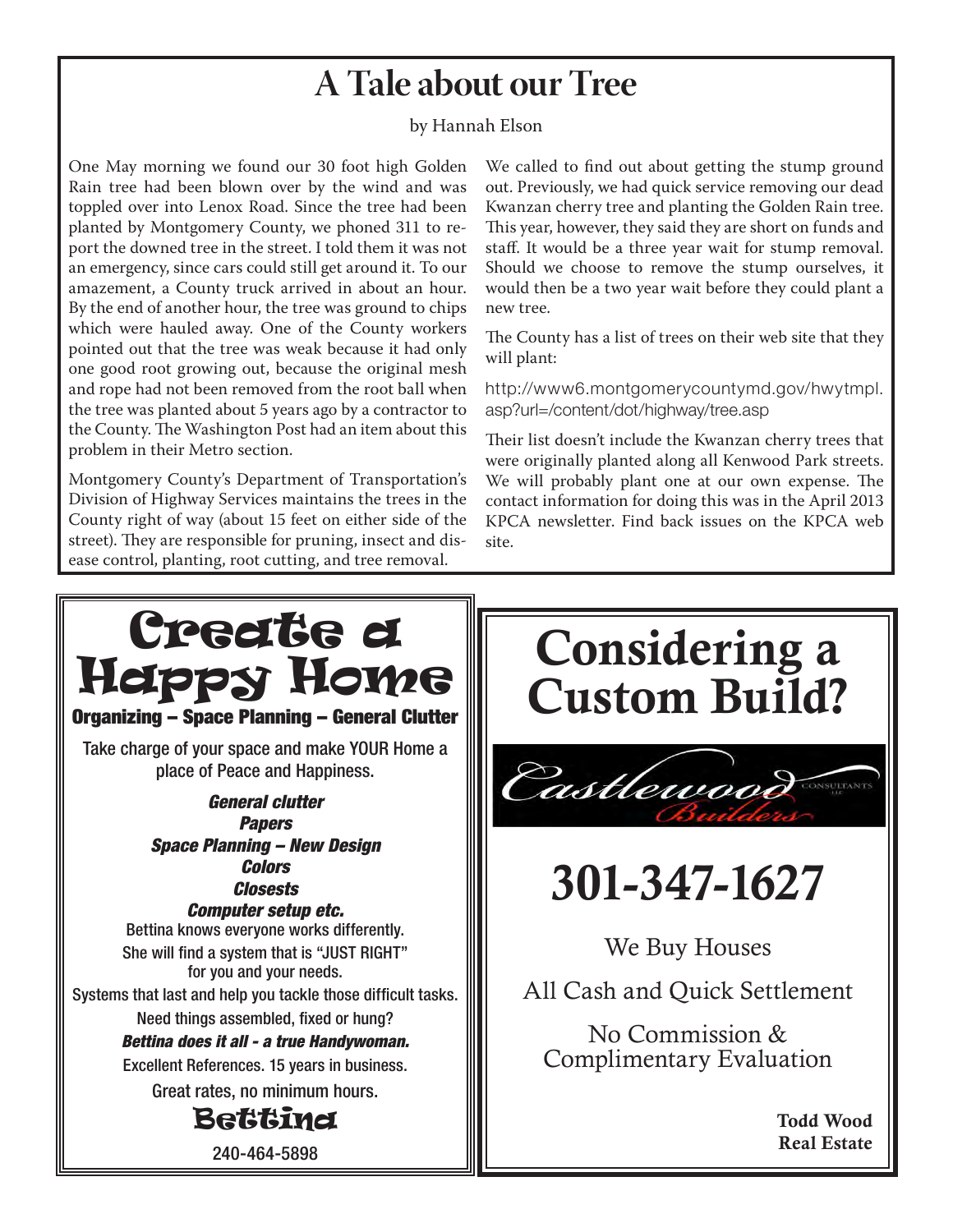### Request for Vacation Coverage from the Security Service

The security service operates through the evening, night and morning.

Members who have contributed to the support of the security service may make specific requests for vacation coverage or other specific services. Please call M-F between 9 AM and 5 PM before you leave town. Phone **301-384-7777**. A phone number of a local contact with a spare key is most helpful.

For an evening emergency, anyone in Kenwood Park may call **240-793-6255** (the patrol car). If there is any problem getting in contact immediately, call 301-384-7777 and ask for the supervisor of the Kenwood Park patrol service.

### **Bridge**

Interested in playing bridge or starting a bridge club in Kenwood Park? Please call KP residents Gloria Fitchett at (301) 229-8400 or Christina Lobo at (301) 229-3490. We could start playing soon.

### Board Election Coming Soon

The KPCA bylaws require an election in the near future. Both the President and Treasurer have served for a number of years and have indicated a desire to step down. The Board is soliciting interest in those positions. Please contact President Ken Rubinson (pres@kpcaonline.org )for further information. **<u> KANANA KANANA KANANA KANANA KAN</u>** 

# Advertise in the *KPCA News*

| <b>Advertise in the</b><br><b>KPCA News</b> |                                          |                |                                                                          |  |  |  |  |  |
|---------------------------------------------|------------------------------------------|----------------|--------------------------------------------------------------------------|--|--|--|--|--|
| <b>Size</b>                                 | <b>Dimensions</b>                        | Price          |                                                                          |  |  |  |  |  |
|                                             | Inches                                   | Picas          |                                                                          |  |  |  |  |  |
| <b>Business Card</b>                        | $2''$ h x $3\frac{2}{3}''$ w             | $12 \times 22$ | \$30                                                                     |  |  |  |  |  |
| Quarter-Page                                | 5" h x 3 <sup>2</sup> / <sub>3</sub> " w | $30 \times 22$ | \$40                                                                     |  |  |  |  |  |
| Half-Page Horiz.                            | $5''$ h x $7\frac{1}{2}''$ w             | $30 \times 45$ | Contact:<br><b>Edward Elson</b><br>news@kpcaonline.org<br>(301) 320-2837 |  |  |  |  |  |
| Half-Page Vert.                             | $10''$ h x $3\frac{2}{3}''$ w            | 60 x 22        |                                                                          |  |  |  |  |  |
| <b>Full Page</b>                            | 10" h x 71/2" w                          | 60 x 45        |                                                                          |  |  |  |  |  |
| Delivered to every home in Kenwood Park!    |                                          |                |                                                                          |  |  |  |  |  |

### Neighborhood Services Available **Baby Sitters**

| L. Sorcher (Certified)                                                     | (301) 229-2328 |  |  |  |  |
|----------------------------------------------------------------------------|----------------|--|--|--|--|
| J. Flaherty                                                                | (301) 229-2602 |  |  |  |  |
| C. Goldman                                                                 | (301) 320-1582 |  |  |  |  |
| Michelle Dressner                                                          | (301) 652-5453 |  |  |  |  |
| Katie Choppin (certified)                                                  | (301) 229-9139 |  |  |  |  |
| Anne Charpentier (certified)                                               | (301) 320-4310 |  |  |  |  |
| Bailey and Hannah (sisters, H.S. stu-<br>dents, both CPR cert., Children's |                |  |  |  |  |
| Hospital, babysitting cert.                                                | (301) 312-8606 |  |  |  |  |
| Abby Lederman                                                              | (301) 263-0432 |  |  |  |  |
| <b>Leaf Rakers, Snowshovelers, Odd Jobs</b>                                |                |  |  |  |  |
| Isaac Bacon (Whitman HS student) (240) 507-8075<br>IsaacBacon43@gmail.com  |                |  |  |  |  |
| Shafi Noss                                                                 | (301) 325-8360 |  |  |  |  |
| Amber White                                                                | (301) 588-6474 |  |  |  |  |
| (apamberpower@gmail.com (loving and reliable dog walker)                   |                |  |  |  |  |

#### GET LISTED HERE FREE:

Leave name and phone number with Editor, Edward Elson, at (301) 320-2837 or email *news@kpcaonline.org*



Greenblatt. Contact sjgust@msn.com for more information.

### One-Stop All County Government Information at 311

MC311 is Montgomery County's simple, three-digit, one stop phone number for customers to call (3-1-1) or site to visit (www.montgomerycountymd. gov/311) to obtain non-emergency County information and services and to enter service requests or send emails.

The system continues to grow and expand. As county residents become more familiar with it and the relative ease of reaching County services by simply dialing 311, the county expects call volume to continue to rise.

A recent survey of hundreds of 311 users showed about 75 percent of users satisfied with the time it took to reach a Customer Service Representative. Seventy-two percent were satisfied or extremely satisfied with the handling of their call. The survey showed 75 percent satisfied or extremely satisfied with their overall 311 experience.

MC311 has proved a valuable resource making more efficient the way the County delivers non-emergency customer service.